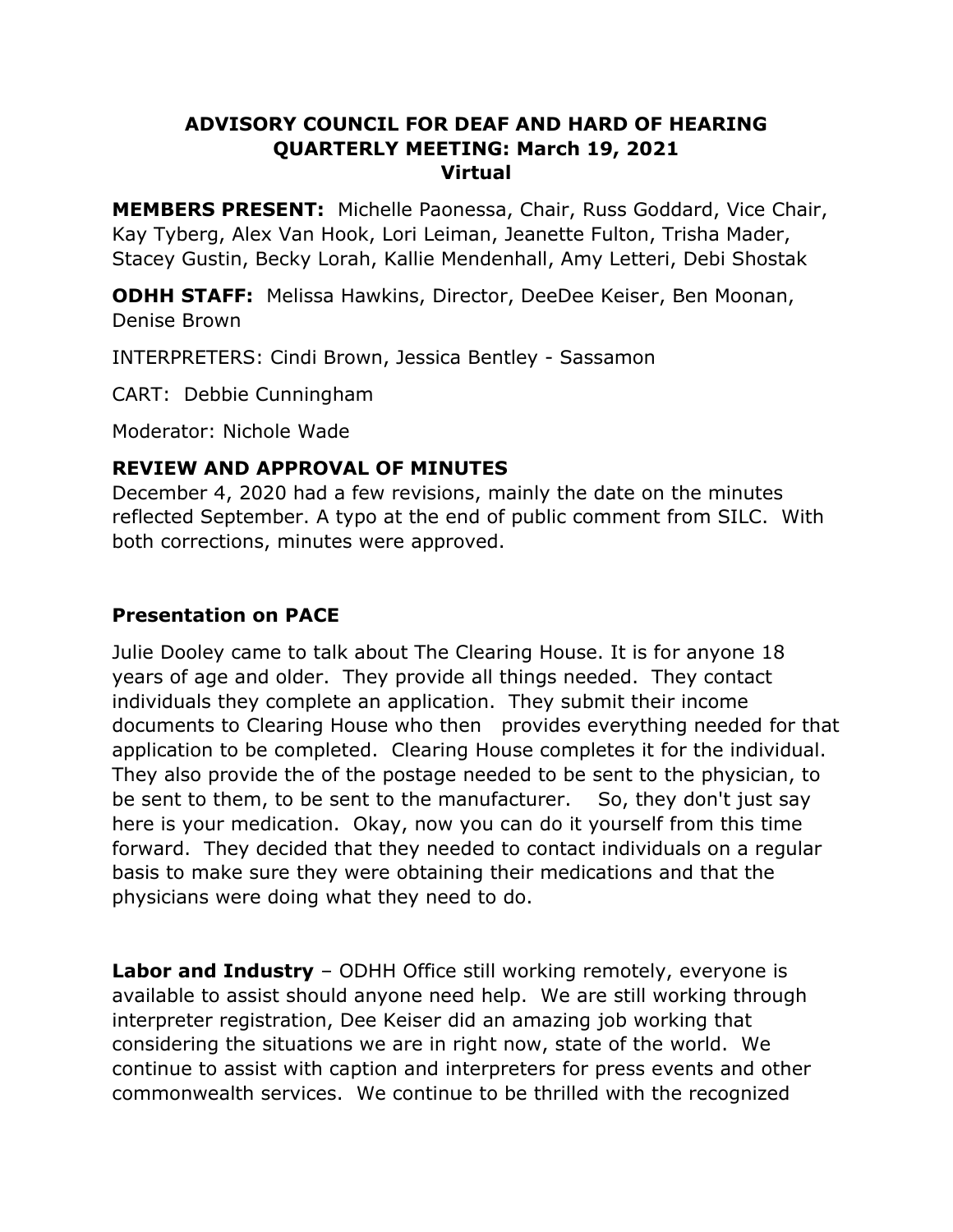need across the commonwealth. ODHH is collaborating with PARID to host Interpreter CEU's for State Registered and Provisional Registered Interpreters here in PA. Also scheduled is CDI Prep courses. ODHH is very excited about that.

Russ Goddard spoke about Summer Academy for Deaf and Hard of Hearing. It will be virtual, held July 12-22. 4 hours each day of zoom. As of now, they have 13 kids signed up. Hoping for more. Please help spread information.

# **SSP Update from Keystone and Deafstone**

Lori Fisher provided an update on Keystone services for SSP in the East. Jess Adams was present to talk about Deafstone in the West. SSP Classes were hosted by ODHH and last two classes were full. Both agencies are working to increase outreach while they have the EPO's.

## **BY Law Discussion**

The council led a by laws discussion about edits needing made. Including diversity, and other language changes are needed, and Michelle has asked for input sent via email.

There will be ongoing work to update the bylaws.

## **Sub Committee work**

All Sub Committees were to put together goals and steps for the goals for the next meeting.

Amy brought up the letter of clear masks to Department of Health. Lots of discussion with no clear outcome. Lots of talk about funding from Department of Health and if clear masks are used.